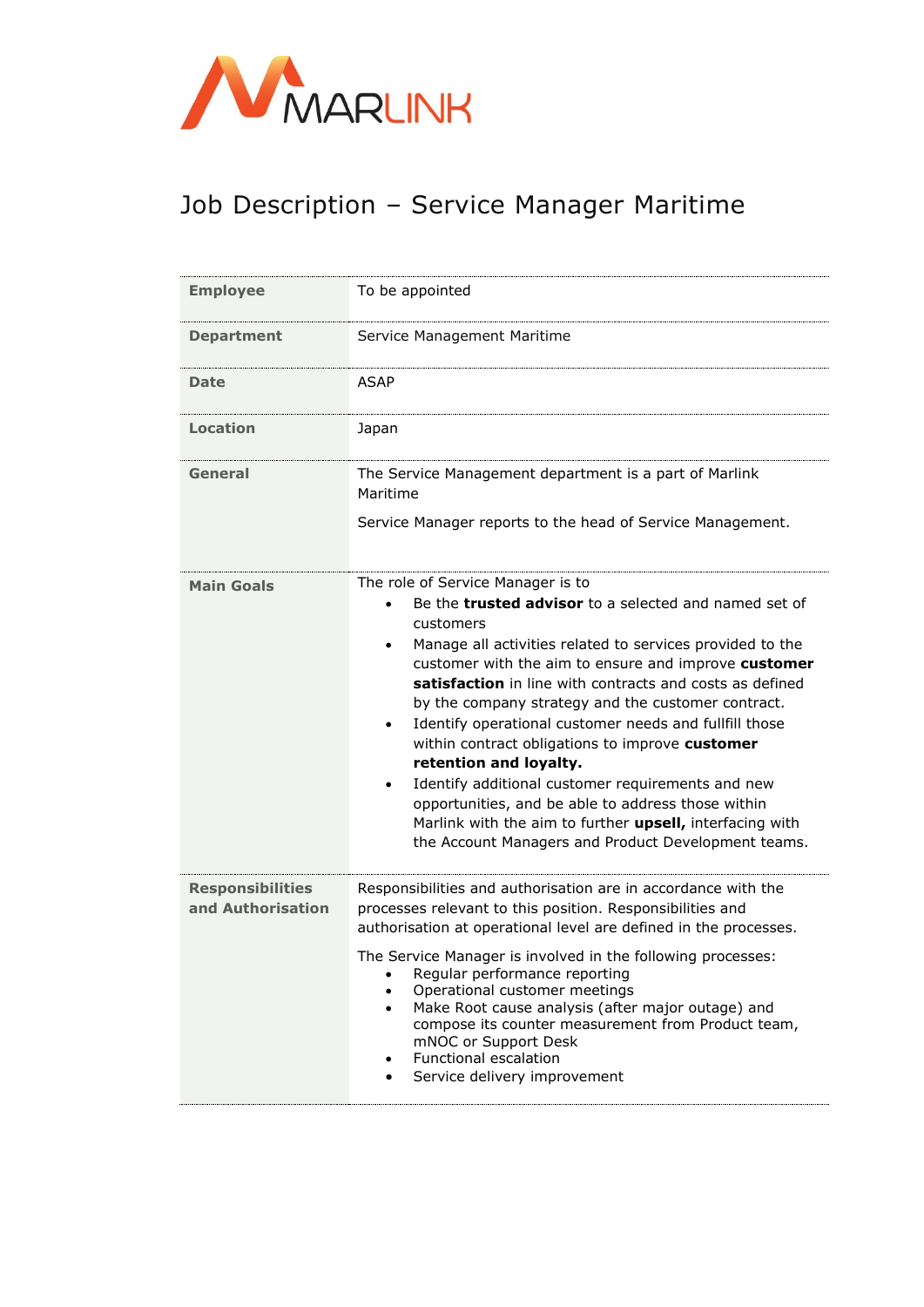| <b>Main Tasks</b> |           | Towards company:                                                                                                                                                                                                                                                                                                                                                                   |
|-------------------|-----------|------------------------------------------------------------------------------------------------------------------------------------------------------------------------------------------------------------------------------------------------------------------------------------------------------------------------------------------------------------------------------------|
|                   |           | Handling face-to-face enquiries from customers provide<br>customers tools and training that would help them<br>troubleshoot and report their problem quickly for<br>selected customers.                                                                                                                                                                                            |
|                   | $\bullet$ | Coordinate and make sure Service Deliveries and<br>Support are effectively executed by and via the service<br>delivery team.                                                                                                                                                                                                                                                       |
|                   | $\bullet$ | Assist Sales managers and commercial team during<br>customer meetings, addressing problems, using the<br>technical knowledge and skills to support commercial<br>requirements and discussions for selected customers. In<br>each of these roles, service managers are expected to<br>understand and satisfy their customers' requirements<br>and exceed always their expectations. |
|                   | $\bullet$ | Monitor the quality of all services to ensure that the<br>performance of all Service Level Indicators (SLIs) and<br>ensure the process of service provision is in line with<br>defined services, SLA and OLA                                                                                                                                                                       |
|                   | $\bullet$ | Monitor and direct the process of solving incidents and<br>KPIs with the aim to minimize consequenstial penalties                                                                                                                                                                                                                                                                  |
|                   | $\bullet$ | Handle customer escalations                                                                                                                                                                                                                                                                                                                                                        |
|                   | $\bullet$ | Maintain and monitor the list of tasks and activities<br>towards allocated customers                                                                                                                                                                                                                                                                                               |
|                   | $\bullet$ | Be responsible for preparation of inputs for customer<br>meetings on provided services                                                                                                                                                                                                                                                                                             |
|                   | $\bullet$ | Actively handle customer requirements and forward<br>requests related to commercial activities to the company<br>sales representative                                                                                                                                                                                                                                              |
|                   | $\bullet$ | Monitor customer satisfaction and suggest changes to<br>processes increasing satisfaction                                                                                                                                                                                                                                                                                          |
|                   | $\bullet$ | Be responsible for preparation of supporting documents<br>related to SLA in preparation of bids and participation in<br>tenders                                                                                                                                                                                                                                                    |
|                   |           | Towards allocated customers:                                                                                                                                                                                                                                                                                                                                                       |
|                   |           | Maintain good relationship with the clients, main point of<br>contact for technical, by helping customers on day-to-<br>day problems for selected customers, coordinate with<br>company NOC and Technical support/Service Desk to<br>speed up tickets.                                                                                                                             |
|                   | $\bullet$ | Monitor the quality of all services to ensure that the<br>performance of all Service Level Indicators (SLIs)                                                                                                                                                                                                                                                                       |
|                   | $\bullet$ | Prepare monthly report in line with contract, SLA and<br>OLA and negotiatiate with customer until its approval                                                                                                                                                                                                                                                                     |
|                   | $\bullet$ | Evaluate incidents, calculate and negotiate penalties                                                                                                                                                                                                                                                                                                                              |
|                   | ٠         | Meet customers on regular basis (personally, via VTC or<br>teleconference) to discuss current incidents, suggest<br>improvements and changes, requirements and customer<br>satisfaction.                                                                                                                                                                                           |
|                   | $\bullet$ | Act proactively in case of breach or expected breach of<br>parameters agreed in SLA                                                                                                                                                                                                                                                                                                |
|                   | $\bullet$ | Pro-actively reports and responds to service related<br>issues, seeks and proposes initiatives to improve the<br>service                                                                                                                                                                                                                                                           |
|                   | $\bullet$ | Proactively seek information from customers on possible<br>requirements on changes in provided services and<br>forward obtained information to sales representative                                                                                                                                                                                                                |

.................